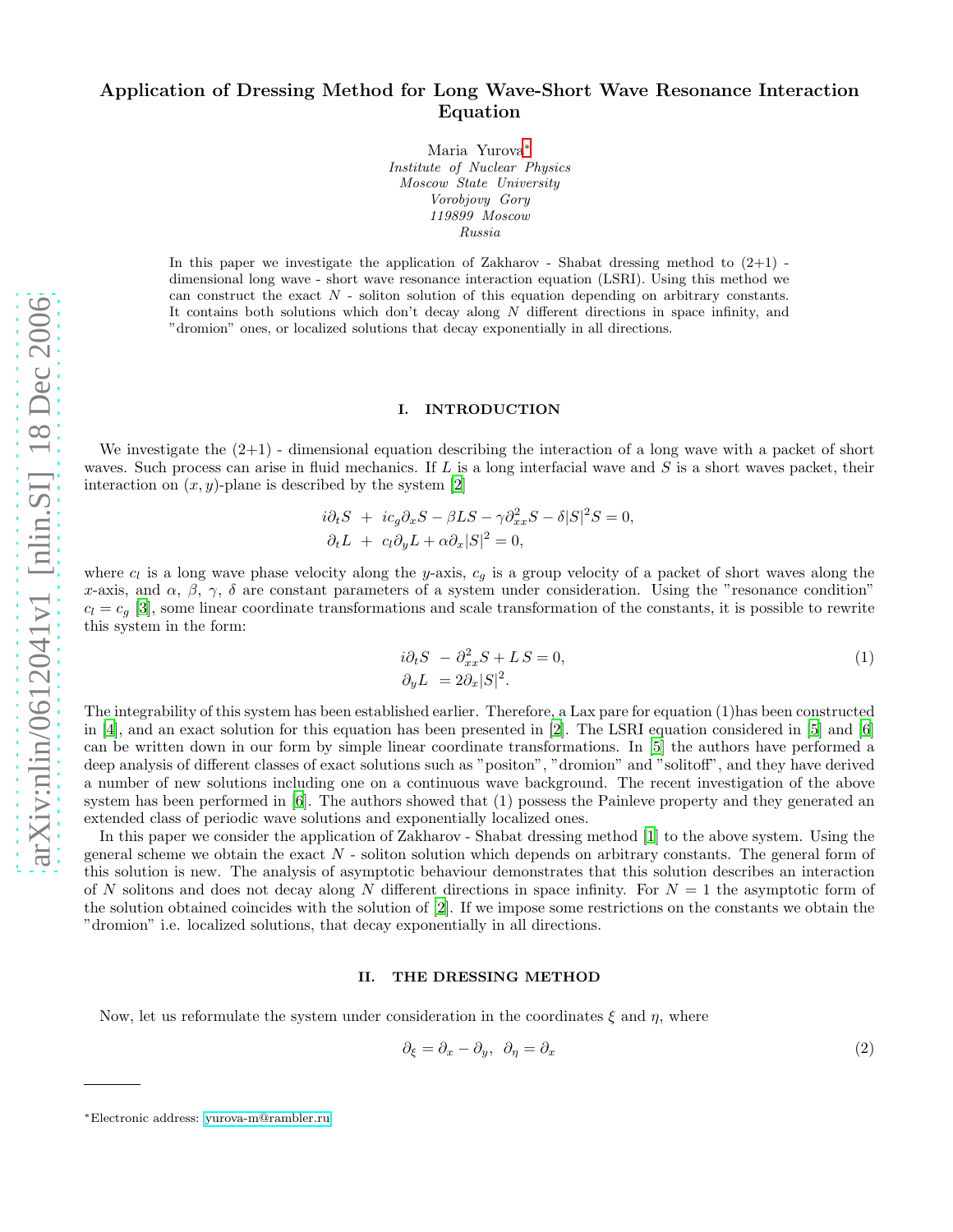to apply the general inverse scattering problem method for integration of nonlinear differential equations, proposed by Zakharov and Shabat [\[1\]](#page-4-5). Then equation (1) has the form

$$
i\partial_t S - \partial_{\eta\eta}^2 S + L S = 0,
$$
  
\n
$$
(\partial_\eta - \partial_\xi) L = 2\partial_\eta |S|^2.
$$
\n(3)

Following the above method [\[1](#page-4-5)], we consider a linear integral operator  $\hat{F}$ , acting to function  $\phi$ 

$$
\widehat{F}\phi(\xi,\eta,t) = \int_{-\infty}^{\infty} F(\xi,z,\eta,t)\phi(z,\eta,t)dz,
$$
\n(4)

where the matrix  $F$  satisfy the condition

$$
\sup_{\xi > \xi_0} \int_{\xi_0}^{\infty} |F(\xi, z, \eta, t)| dz < \infty \tag{5}
$$

for all  $\xi_0 > -\infty$ . Let the operator  $\widehat{F}$  have the form

$$
\widehat{1} + \widehat{F} = (\widehat{1} + \widehat{K}_{+})^{-1}(\widehat{1} + \widehat{K}_{-}),
$$
\n(6)

where  $\widehat{K}_+$  and  $\widehat{K}_-$  are Volterra operators

$$
\pm \widehat{K}_{\pm}\phi(\xi,\eta,t) = \int_{\xi}^{\pm\infty} K_{\pm}(\xi,z,\eta,t)\phi(z,\eta,t)dz,\tag{7}
$$

and  $K_+(\xi, z, \eta, t) = 0$  for  $z < \xi$ ,  $K_-(\xi, z, \eta, t) = 0$  for  $z > \xi$ . The kernel  $K_+$  satisfy the Gelfand-Levitan-Marchenko equation

$$
F(\xi, z) + K_{+}(\xi, z) + \int_{\xi}^{\infty} K_{+}(\xi, s) F(s, z) ds = 0 \ (z > \xi). \tag{8}
$$

Now let us define two primeval operators, acting to function  $\phi$  in the form:

$$
\begin{aligned}\n\widehat{L_0^{(1)}} &= \partial_t - i \ \sigma^+ \partial_{\xi\xi}^2, \\
\widehat{L_0^{(2)}} &= \partial_\eta - \sigma^+ \partial_{\xi}, \ \sigma^+ = \begin{pmatrix} 1 & 0 \\ 0 & 0 \end{pmatrix},\n\end{aligned} \tag{9}
$$

and consider a class of differential operators  $\widehat{L^{(1)}}, \widehat{L^{(2)}},$  obtained from  $L_0^{(1)}$  and  $L_0^{(2)}$  by the transformation:

$$
\widehat{L^{(i)}}\,\left(\widehat{1}+\widehat{K_+}\right) = \left(\widehat{1}+\widehat{K_+}\right)\,\widehat{L_0^{(i)}},\ \ i = 1,2,\tag{10}
$$

where  $\widehat{1} + \widehat{K_+}$  is Volterra operator. Since the differential parts of operator relation (10) are equal to zero,  $\widehat{L^{(1)}}$  and  $\widehat{L^{(2)}}$  have the form:

$$
\widehat{L^{(1)}} = \widehat{L_0^{(1)}} + u_1^{(1)} \partial_{\xi} + u_0^{(1)}, \ \widehat{L^{(2)}} = \widehat{L_0^{(2)}} + u_0^{(2)}.
$$
\n(11)

Equation (10) gives the reccurent relations between the matrix coefficients  $u_k^{(i)}$  $\kappa^{(i)}$ ,  $i = 1, 2$ , and components of matrix kernel  $K_{+}(\xi, z, \eta, t)$ . It turned out, that if the components of  $K_{+}$  satisfy some conditions, we can obtain the Lax pare for the system (1). Let

$$
K_{+}(\xi, z, \eta, t) = \begin{pmatrix} k_{11} & k_{12} \\ k_{21} & k_{22} \end{pmatrix}, \ k_{ij} = k_{ij}(\xi, z, \eta, t). \tag{12}
$$

Then, if we impose the following conditions:

$$
(\partial_{\eta} - \partial_{\xi} - k_{22})(k_{12}|_{z=\xi}) + \partial_{z}k_{12}|_{z=\xi} = 0,
$$
  
\n
$$
(\partial_{\eta} + k_{11})(k_{21}|_{z=\xi}) - \partial_{z}k_{21}|_{z=\xi} = 0,
$$
  
\n
$$
k_{12}|_{z=\xi} = -\bar{k}_{21}|_{z=\xi}, \ k_{11}|_{z=\xi} = \bar{k}_{11}|_{z=\xi},
$$
\n(13)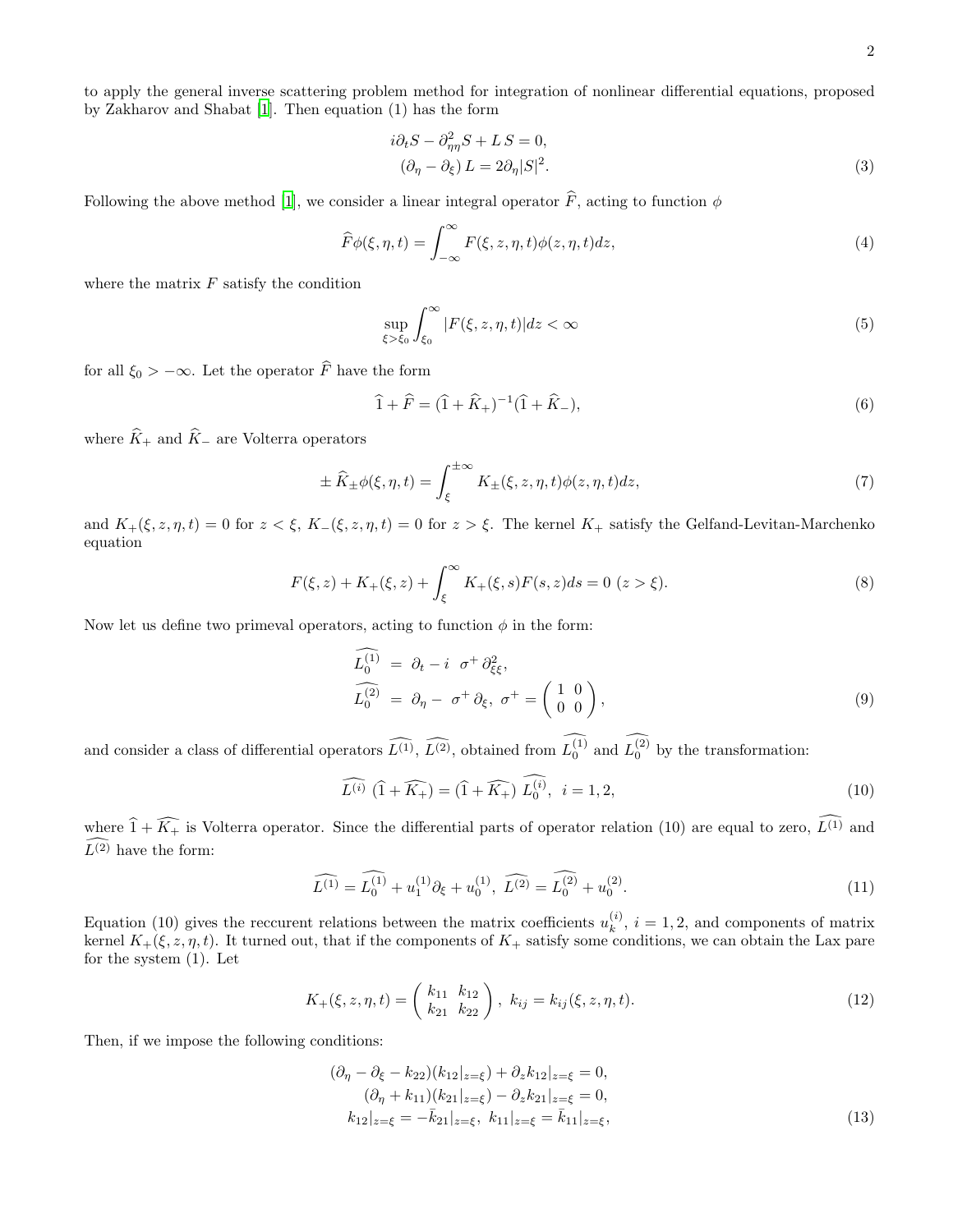we can identify a short waves packet S and a long interfacial wave L with  $k_{ij}$  as follow:

$$
S = k_{21}(\xi, z, \eta, t)|_{z=\xi},
$$
  
\n
$$
L = 2[S\bar{S} - \partial_{\xi}(k_{11}(\xi, z, \eta, t)|_{z=\xi})].
$$
\n(14)

Thus, the matrix coefficients  $u_k^{(i)}$  $\kappa^{(i)}$  can be expressed as the functions of S and L:

$$
u_0^{(1)} = i \begin{pmatrix} -S\bar{S} + L & (\partial_{\eta} + \partial_{\xi})\bar{S} \\ -\partial_{\eta}S & -S\bar{S} \end{pmatrix},
$$
  

$$
-iu_1^{(1)} = u_0^{(2)} = \begin{pmatrix} 0 & \bar{S} \\ S & 0 \end{pmatrix}.
$$
 (15)

Consequently, it is possible to demonstrate by straightforward calculation, that the integrability condition for the "dressing" operators (11) leads to equation (1) under consideration, and we obtain two commuting operators

$$
[\widehat{L^{(1)}}, \widehat{L^{(2)}}] = 0,\tag{16}
$$

that constitute the Lax pare for equation (1). The same form of Lax pare has been obtained in [\[4\]](#page-4-2).

## III. EXACT SOLUTION

Now, let us construct the exact solution of LSRI equation using the above method. Two commutation relations for operator  $\widehat{F}$ 

$$
[\widehat{L_0^{(1)}}, \widehat{F}] = 0, \ \ [\widehat{L_0^{(2)}}, \widehat{F}] = 0,\tag{17}
$$

give two differential equations for the kernel  $F$ :

$$
\begin{aligned}\n\partial_t F - i \, \sigma^+ \partial_{\xi}^2 F - i \, \partial_z^2 F \, \sigma^+ &= 0, \\
\partial_{\eta} F - \sigma^+ \partial_{\xi} F - \partial_z F \, \sigma^+ &= 0.\n\end{aligned} \tag{18}
$$

We choose the solution of these equations in the form:

$$
F = \sum_{n}^{N} \left( \begin{array}{c} f_{11}^{n} & f_{12}^{n} \\ f_{21}^{n} & f_{22}^{n} \end{array} \right),
$$
  
\n
$$
f_{11}^{n} = (f_{11}^{n})_{0} e^{-\kappa_{1}^{n}(2\eta + \xi + z)},
$$
  
\n
$$
f_{12}^{n} = (f_{12}^{n})_{0} e^{i(\kappa_{2}^{n})^{2}t - \kappa_{2}^{n}(\eta + \xi) - \bar{\kappa}_{3}^{n}z},
$$
  
\n
$$
f_{21}^{n} = -(\bar{f}_{12}^{n})_{0} e^{-i(\bar{\kappa}_{2}^{n})^{2}t - \bar{\kappa}_{2}^{n}(\eta + z) - \kappa_{3}^{n}\xi},
$$
  
\n
$$
f_{22}^{n} = (f_{22}^{n})_{0} e^{-\kappa_{4}^{n}(\xi + z)},
$$
\n(19)

where

$$
\Re {(f_{ij}^n)}_0>0,\ i,j=1,2,\ \Im {(f_{11}^n)}_0=\Im {(f_{22}^n)}_0=0,
$$

and  $\kappa_i^n = \bar{\kappa}_i^n$ ,  $i = 1, 4, \kappa_i^n = \Re \kappa_i^n + i \Im \kappa_i^n$ ,  $i = 2, 3, \Re \kappa_i > 0$ ,  $i = 1, ...4$  are constant parameters. Solving the equation (8), we obtain the explicit form of the matrix kernel  $K_{+}(\xi, z, \eta, t)$ , which is too complicated and we omit it here. Further using the expressions  $(14)$  we can write down the exact N - solitons solution for the short waves packet S and a long interfacial wave L. Returning to usual space - time variables  $x, y, t$ , we obtain the explicit form of our solution:

$$
S = \sum_{n}^{N} \frac{1}{\det A} \left| \begin{array}{cc} A & B^{n} \\ \alpha & \beta^{n} \end{array} \right|,
$$
  
\n
$$
L = 2 \left[ S\bar{S} - (\partial_{x} - \partial_{y}) \sum_{n}^{N} \frac{1}{\det A} \right] \left| \begin{array}{cc} A & B^{n} \\ \tilde{\alpha} & \tilde{\beta^{n}} \end{array} \right|,
$$
\n(20)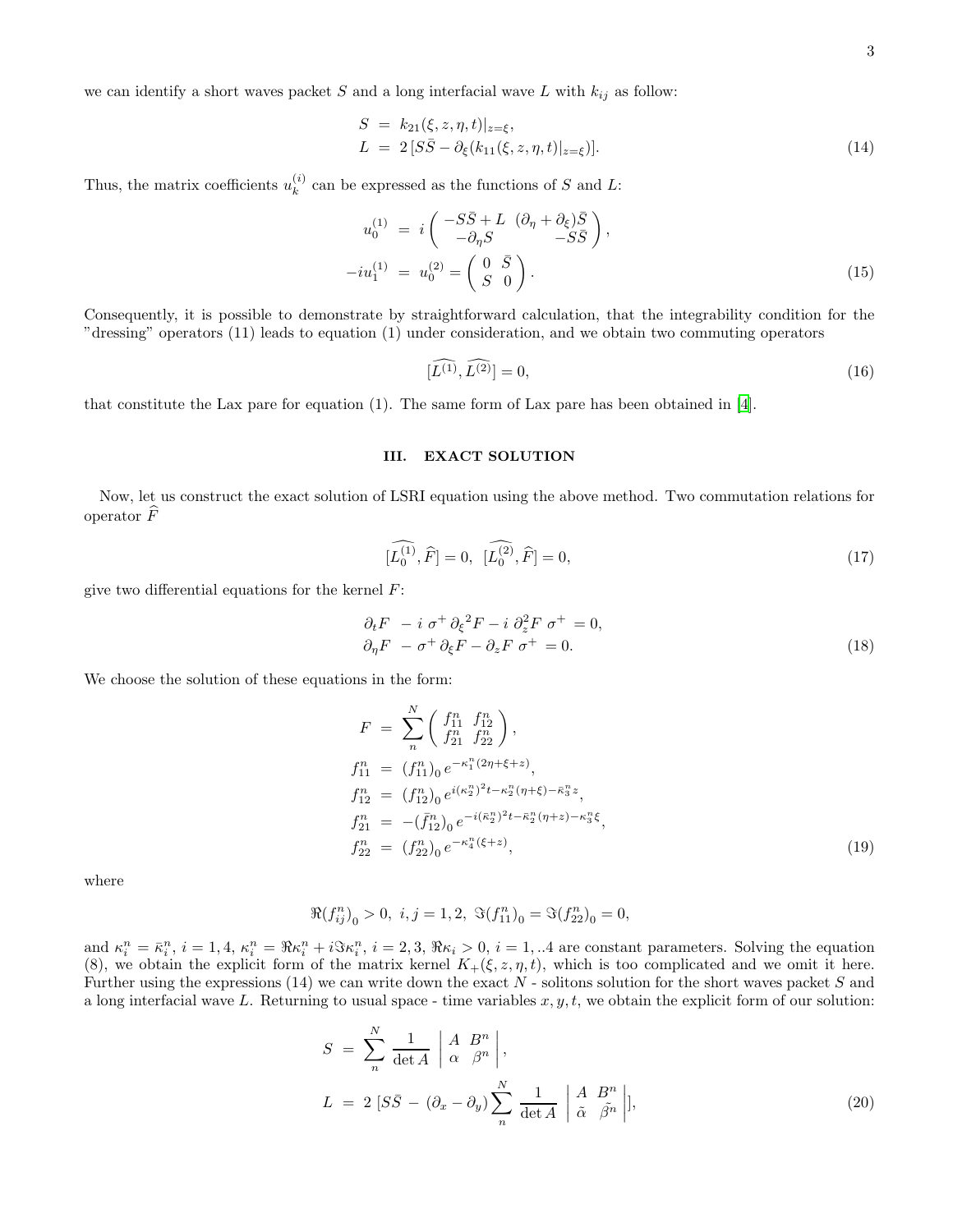where the block  $4N \times 4N$  matrix A, the  $4N \times 1$  column  $B^n$ , the  $1 \times 4N$  rows  $\alpha$  and  $\tilde{\alpha}$  and the scalars  $\beta^n$  and  $\tilde{\beta^n}$ have the form:

$$
A = \begin{pmatrix} I_N + a_{11} & a_{12} & 0 & 0 \\ a_{21} & a_{22} & I_N & 0 \\ 0 & I_N & a_{33} & a_{34} \\ 0 & 0 & a_{43} & I_N + a_{44} \end{pmatrix},
$$
  
\n
$$
B^n = \begin{pmatrix} e^{\kappa_1^n y} (a_{11})_{in} \\ e^{\kappa_1^n y} (a_{21})_{in} \\ e^{\bar{\kappa}_2^n y} (a_{33})_{in} \\ e^{\bar{\kappa}_2^n y} (a_{43})_{in} \end{pmatrix},
$$
  
\n
$$
\alpha = \begin{pmatrix} 0 & 0 & e^{-\bar{\kappa}_2^n x - (\bar{\kappa}_2^n - \kappa_3^n) y} (\bar{f}_{12}^n)_0 e^{-i(\bar{\kappa}_2^n)^2 t} & e^{\kappa_4^n y} (f_{22}^n)_0 \end{pmatrix},
$$
  
\n
$$
\tilde{\alpha} = \begin{pmatrix} e^{-2\kappa_1^n x - \kappa_1^n y} (f_{11}^n)_0 & -e^{-\kappa_2^n x} (f_{12}^n)_0 e^{i(\kappa_2^n)^2 t} & 0 & 0 \end{pmatrix},
$$
  
\n
$$
\beta^n = e^{\bar{\kappa}_2^n y} \alpha_n, \ \tilde{\beta^n} = e^{\kappa_1^n y} \tilde{\alpha}_n;
$$
\n(21)

I<sub>N</sub> is  $N \times N$  unit matrix and 0 are  $N \times N$  or  $1 \times N$  matrices respectively,  $a_{IJ} \equiv ||(a_{IJ})_{ij}||$  are  $N \times N$  matrices with components:

$$
(a_{11})_{ij} = \frac{e^{(\kappa_1^i - \kappa_1^j)y - 2\kappa_1^j x} (f_{11}^j)_0}{\kappa_1^i + \kappa_1^j},
$$
  
\n
$$
(a_{21})_{ij} = \frac{e^{(\bar{\kappa}_2^i - \kappa_1^j)y - 2\kappa_1^j x} (f_{11}^j)_0}{\bar{\kappa}_2^i + \kappa_1^j},
$$
  
\n
$$
(a_{12})_{ij} = \frac{-e^{\kappa_1^i y - \kappa_2^j x} (f_{12}^j)_0}{\kappa_1^i + \kappa_2^j} e^{i(\kappa_2^j)^2 t},
$$
  
\n
$$
(a_{22})_{ij} = \frac{-e^{\bar{\kappa}_2^i y - \kappa_2^j x} (f_{12}^j)_0}{\bar{\kappa}_2^i + \kappa_2^j} e^{i(\kappa_2^j)^2 t},
$$
  
\n
$$
(a_{33})_{ij} = \frac{e^{(\bar{\kappa}_3^i + \kappa_3^j - \bar{\kappa}_2^j)y - \bar{\kappa}_2^j x} (\bar{f}_{12}^j)_0}{\bar{\kappa}_3^i + \kappa_3^j} e^{-i(\bar{\kappa}_2^j)^2 t},
$$
  
\n
$$
(a_{43})_{ij} = \frac{e^{(\kappa_4^i + \kappa_3^j - \bar{\kappa}_2^j)y - \bar{\kappa}_2^j x} (\bar{f}_{12}^j)_0}{\kappa_4^i + \kappa_3^j} e^{-i(\bar{\kappa}_2^j)^2 t},
$$
  
\n
$$
(a_{34})_{ij} = \frac{-e^{(\bar{\kappa}_3^i + \kappa_4^j)y} (f_{22}^j)_0}{\bar{\kappa}_3^i + \kappa_4^j}, \quad (a_{44})_{ij} = \frac{e^{(\kappa_4^i + \kappa_4^j)y} (f_{22}^j)_0}{\kappa_4^i + \kappa_4^j}.
$$
  
\n
$$
(a_{34})_{ij} = \frac{-e^{(\bar{\kappa}_3^i + \kappa_4^j)y} (f_{22}^j)_0}{\bar{\kappa}_3^i + \kappa_4^j},
$$

In general case this solution describes the intersection of  $N$  solitons. The analysis of its asymptotic behaviour demonstrates that it vanishes at spatial infinity  $x, y \to \infty$  in all directions except the N ones

$$
\frac{y}{x} = \frac{\Re \kappa_2^i}{\Re \kappa_3^i}, i = 1, \dots N. \tag{23}
$$

In the simplest case of  $N = 1$  the one - soliton solution for the short waves packet S has the form:

$$
S = \frac{g(x, y, t)}{f(x, y, t)}
$$

where

$$
g = (\bar{f}_{12})_0 e^{-i(\bar{\kappa}_2)^2 t - \kappa_3 y + \bar{\kappa}_2 x} [1 - \frac{e^{-2\kappa_1 x} (f_{11})_0 (\kappa_1 - \bar{\kappa}_2)}{2\kappa_1 (\kappa_1 + \bar{\kappa}_2)}] \times
$$
  
 
$$
\times [1 - \frac{e^{2\kappa_4 y} (f_{22})_0 (\kappa_4 - \kappa_3)}{2\kappa_4 (\kappa_4 + \kappa_3)}],
$$